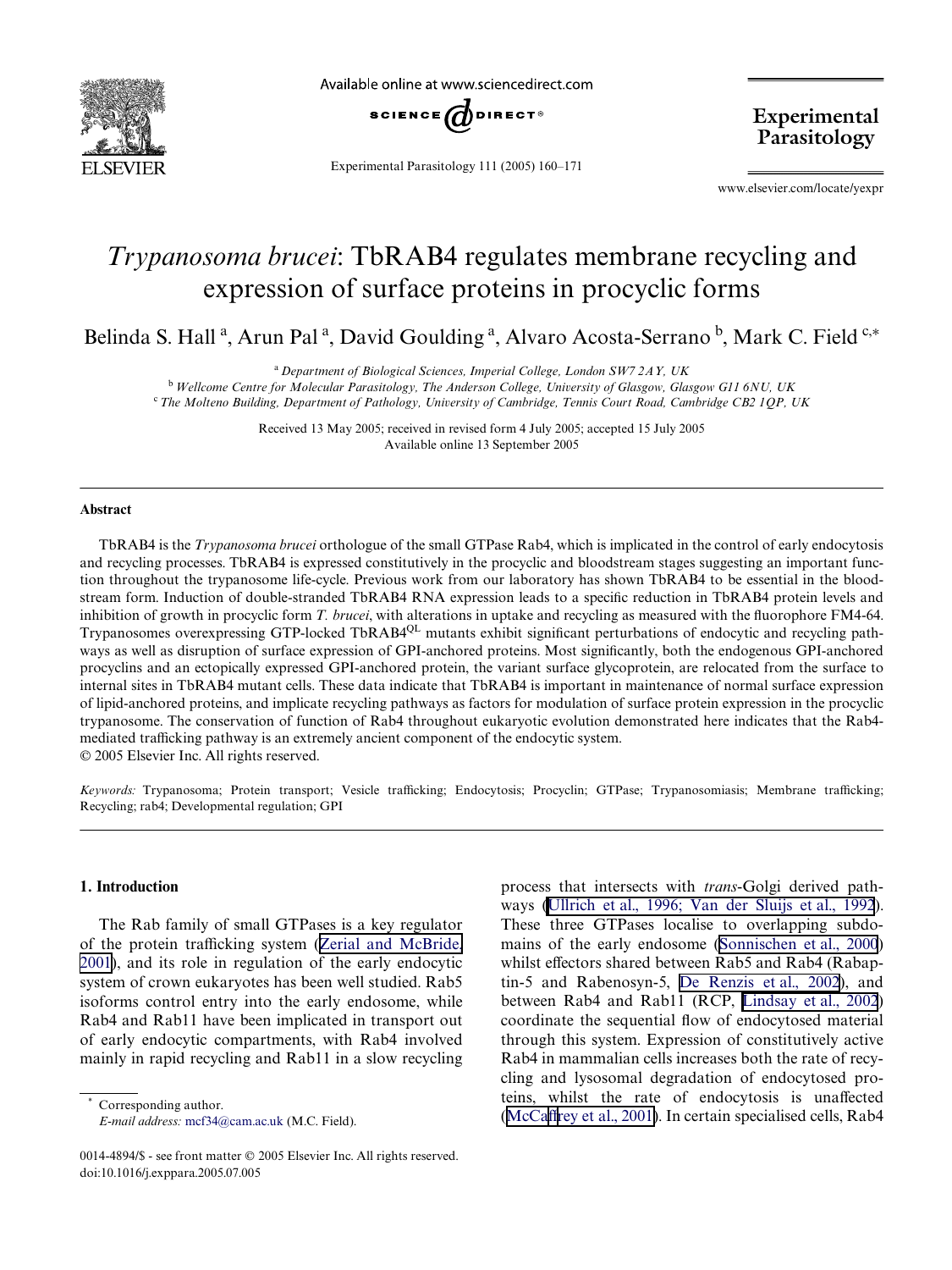has additional functions, including regulation of the formation of synaptic vesicles in neurons (De [Wit](#page-10-1) et al., [2001\)](#page-10-1), calcium-dependent exocytosis in platelets ([Shirak](#page-11-5)awa et al., [2000\)](#page-11-5), and translocation of the glucose transporter GLUT4 from internal vesicles to the plasma membrane in response to insulin in adipose and muscle tissue ([Cormont](#page-10-2) et al., 2001).

TbRAB4, the *Trypanosoma brucei* orthologue to mammalian Rab4, localises to an early endocytic compartment and is closely associated with TbRAB5A, itself a key mediator of early endocytosis in this organism (Field et al., 1998; Hall et al., [2004a;](#page-10-3) Pal et al., 2002). TbRAB4 is expressed constitutively in both the insect and mammalian life stages, suggesting an important role throughout the life-cycle. Recycling of surface proteins has been reported for both bloodstream and procyclic forms, although the process is rather better understood in the former [\(K](#page-11-6)abiri and [Steverding,](#page-11-6) 2000; Liu et al., 2000; [Seyfang](#page-11-6) et al., 1990). The recycling endosome-spe $c$ ific Rab protein, TbRAB11, is expressed at high levels in bloodstream forms and co-localises with recycling surface proteins such as the variant surface glycoprotein (VSG) and the transferrin receptor complex ESAG6/7 ([Grunfelder](#page-10-4) et al., 2003; Jeffries et al., [2001\)](#page-10-4), both of which are anchored to the membrane via a glycolipid. Whilst both TbRAB11 and TbRAB4 are essential to survival in bloodstream form parasites, recycling of surface proteins appears to be mediated exclusively by TbRAB11 in this life stage. RNAi of TbRAB11 results in an almost complete block to recycling of transferrin but loss of TbRAB4 has no effect [\(H](#page-10-5)all et al., [2005\)](#page-10-5). By contrast, accumulation of dextran is inhibited by TbRAB4 RNAi and enhanced by expression of a constitutively active TbRAB4 protein, indicating that TbRAB4 regulates the pathway directing fluid phase traffic to the lysosome [\(H](#page-10-6)all et al., [2004b](#page-10-6)). However, whilst the routes followed by internalised surface protein, receptor-bound ligands, and fluid phase cargo are distinct in BSF, procyclics show less cargo segregation. In addition, procyclics express much lower levels of TbRAB11 than BSF and hence may be more dependent on TbRAB4-mediated recycling ([Je](#page-11-7)ffries et al., [2001](#page-11-7)).

The major surface glycoproteins of the insect stage, procyclins, consist of a globular N-terminus followed by multiple repeats of the amino acids Glu-Pro (EP form) or Gly-Pro-Glu-Glu-Thr (GPEET) <sup>1</sup> and are attached to the cell surface by a glycosylphosphatidylinositol (GPI) anchor [\(Acosta-Serrano](#page-10-7) et al., 1999). Procyclic cells can express three isoforms of EP procyclin, EP1, EP2, and EP3, differing in N-terminal sequence and in the presence or absence of an N-glycosylation site, and two GPEET isoforms with different numbers of GPEET repeats. Expression of the various procyclins is co-ordinately controlled, suggesting that each may have distinct and vital functions ([Vassella](#page-11-8) et al., 2001). Both EP and GPEET proteins are detected early during differentiation from the bloodstream form, with GPEET becoming predominant after 24h [\(Acosta-Serrano](#page-10-8) et al., 2000). GPEET expression is transient and repressed from day seven both in the insect vector and in vitro, replaced by EP isoforms EP1 and EP3 [\(Acosta-Serrano](#page-10-8) et al., 2000; [Vassella](#page-10-8) et al., 2000). Many culture-adapted procyclic lines express both EP and GPEET, with GPEET being the predominant surface protein ([Butikofer](#page-10-9) et al., 1997). Procyclins appear to undergo little turnover and the importance of the trafficking system in maintaining the procyclin coat has not been addressed. By use of inducible RNAi and expression of a constitutively active mutant Rab4 isoform, we show that TbRAB4 is essential in the procyclic form and that TbRAB4-mediated trafficking participates in regulation of procyclin location and surface expression.

#### <span id="page-1-0"></span>**2. Materials and methods**

## *2.1. Parasites*

Laboratory adapted *T. brucei* Lister 427 strain procyclic trypomastigotes were cultured at 27 °C in SDM79 medium supplemented with 10% fetal bovine serum (Gibco) and  $7.5 \,\mathrm{\upmu}\mathrm{g}\,\mathrm{m}^{-1}$  haemin. The 29-13 procyclic line was cultured in the continuous presence of  $25 \mu g \text{m}^{-1}$ geneticin and  $25 \mu g \text{m}^{-1}$  hygromycin B (both from Sigma). For growth curves,  $100 \mu l$  aliquots from 10 ml cultures were taken daily and counted in 10 ml Isoton II with a Z1 Coulter Counter (Beckman Coulter).

#### *2.2. Immunochemistry*

Wildtype TbRAB4 was amplified with the primers CGGAGGATCCCAACCATGTCAGAGAGATATC and GTGGAATTCAAATACCTAACAAGCACACG. The product was digested with *Bam*HI and *Eco*RI, and inserted into pGEX-3X (Amersham Pharmacia). Polyclonal murine and rabbit antibodies were raised against affinity purified TbRab4-GST fusion protein using RIBI (Sigma) as adjuvant (at least four immunisations spaced over a period of 4 months). Antibodies were affinity purified on CNBr-Sephadex-immobilised TbRAB4-GST. Monoclonal 5H3 and 247 antibodies, and polyclonal rabbit K1 antibody were kind gifts of Terry Pearson (University of Victoria, Canada), rabbit anti-117 VSG (MiTat1.4)

<sup>&</sup>lt;sup>1</sup> *Abbreviations used:* BSA, bovine serum albumin; DAPI, 4'-6diamidino-2-phenylindole; EP, Glu-Pro form of procyclin; FM4-64, *N*- (3-triethylammoniumpropyl)-4-(6-(4-(diethylamino)phenyl)hexatrienyl) pyridinium dibromide; GPEET, Gly-Pro-Glu-Glu-Thr form of procyclin; GPI, glyosylphosphatidylinositol; HF, hydrogen fluoride; IFA, immunofluorescence analysis; MALDI-TOF, matrix-assisted laserdesorption ionisation-time-of-flight; ORF, open reading frame; PBS, phosphate-buffered saline; RNAi, RNA interference; TFA, trifluoroacetic acid; VSG, variant surface glycoprotein.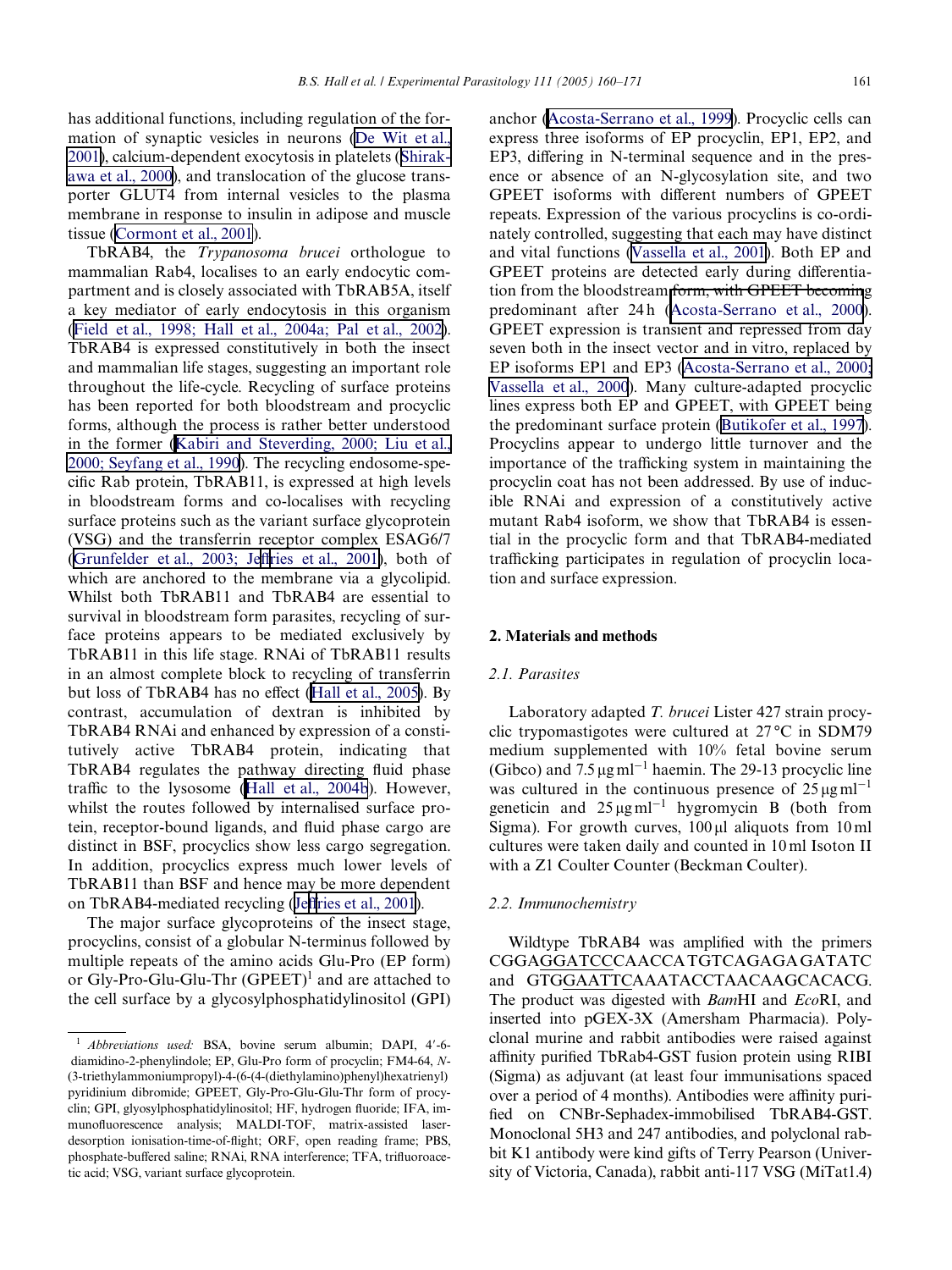antibody was a gift from Mark Carrington (Cambridge, UK). Polyclonal rabbit anti-TbRAB5A were used as described (Pal et al., [2002\)](#page-11-9). For Western blotting, log phase procyclic parasites were harvested, washed once in PBS, and resuspended in Laemmli loading buffer. SDS– PAGE and blotting were performed as described [\(Pal](#page-11-9) et al., [2002\)](#page-11-9). For immunofluorescence, cells were fixed in 4% paraformaldehyde and adhered to poly-L-lysine slides (Sigma). For staining of intact cells slides were washed in PBS. Alternatively cells were permeabilised with 0.1% Triton X-100. In both cases slides were blocked with 10% goat serum in PBS. Antibodies were diluted in blocking buffer. All incubations with primary and secondary antibodies were for 1h at room temperature with the exception of anti-TbRAB4 antibodies, which were incubated on slides at 4°C overnight. Cells were counterstained with DAPI before mounting with Vectashield (Vector Laboratories). Cells were examined under a Nikon Eclipse E600 microscope and images were captured using a Photometrix Coolsnap FX camera.

#### *2.3. DNA manipulations*

The TbRAB4<sup>QL</sup> mutant was prepared using the primers CCGGTCTAGAAAGATACAAATCAG and CTGATTTGTATCTTTCTAGACCGGC. PCR products were cut with *Bam*HI and *Hin*dIII, and inserted into pXS219 vector. Log phase procyclic trypomastigotes were transfected with  $10 \mu$ g plasmid DNA by electroporation and drug resistant cells were selected in the presence of  $60 \,\mathrm{\upmu}\mathrm{g}\mathrm{m}^{-1}$  geneticin for 2–3 weeks. Clones were isolated by limiting dilution and tested for genomic integration of plasmid DNA by PCR using primers against the pXS219 plasmid GGGTGGGCGTGCATTGAAA ATAGGG and GGAGGCGATATAAATGAAAGG AACC. Insertion of the mutant TbRAB4 isoform was determined by specific restriction digestion with *XbaI* for TbRAB4<sup>QL</sup>. For VSG expression, parental procyclic trypomastigotes and TbRAB4 transfectants were transfected with the plasmid pXS2·117WT·Hyg [\(Bangs](#page-10-10) et al., [1997\)](#page-10-10), kindly donated by Jay Bangs (University of Wisconsin, Madison), and selected for up to 5 weeks in the presence of  $25 \mu g$  ml<sup>-1</sup> hygromycin B. For RNAi analysis of TbRAB4, the entire TbRAB4WT open reading frame was excised from pXS219 and inserted into p2T7 [\(La-Count](#page-11-10) et al., 2002) (kind gift from Doug LaCount, University of Iowa). The p2T7·TbRAB4 construct was digested with *Not*I and  $5 \mu$ g purified DNA was transfected by electroporation into the tetracyclin responsive procyclic line PF 29-13 ([Wirtz](#page-11-11) et al., 1999). Transfectants were selected for 4 weeks in the presence of  $2.5 \,\mathrm{\upmu}\mathrm{g}\,\mathrm{m}^{-1}$ phleomycin. The selected cells were maintained in the continuous presence of  $2.5 \mu g \text{m}^{-1}$  phleomycin,  $25 \,\mathrm{\upmu}\mathrm{g\upmu}^{-1}$  geneticin, and  $25 \,\mathrm{\upmu}\mathrm{g\upmu}^{-1}$  hygromycin B. For induction of double-stranded RNA, tetracycline was added to cultures at 1  $\mu\text{g}\,\text{ml}^{-1}.$ 

## *2.4. Uptake and recycling of FM4-64*

Microscopic analysis of FM4-64 uptake and recycling was carried out by a modification of the assay described ([Wiederkehr](#page-11-12) et al., 2000). Mid-log phase cells were harvested, washed twice in TES buffer (120mM NaCl, 5mM KCl,  $3 \text{ mM } MgSO_4$ ,  $16 \text{ mM } Na<sub>2</sub>HPO<sub>4</sub>$ ,  $5 \text{ mM } KH<sub>2</sub>PO<sub>4</sub>$ , 30mM TES, 10 mM glucose, and 0.1mM adenosine), then resuspended at a concentration of  $1 \times 10^7$ ml<sup>-1</sup> in TES. Cells were pre-equilibrated for 20min at 4 or 27°C, then  $20 \mu$ M FM4-64 (Molecular Probes) was added. Cells were incubated for 15min in the presence of FM4-64, then placed on ice, washed once in TES buffer, and fixed for 1h at 4 °C with 4% paraformaldehyde. For assay of recycling, cells were allowed to take up the fluorophore as described, washed once, and then resuspended in TES, buffer at  $1 \times 10^7 \text{ m}^{-1}$ . Cells were incubated at 27 °C for 15 min, washed once in ice cold TES, and fixed as described. Fixed cells were adhered to poly-L-lysine slides for 30 min at room temperature, then mounted for analysis in Vectorshield. Images were captured as described for immunofluorescence. All images were accumulated under nonsaturating conditions and exposure times were identical for each image unless indicated otherwise. Fluorescence intensity was quantified using Metamorph software (Universal Imaging Inc.). Values were obtained as the integrated grey-scale intensity within an area of fixed size minus the background intensity for an identically sized area within each cell. Background at 4 °C was subtracted to obtain uptake, and recycling values and means were calculated for 40–60 cells per sample. Significance was determined by student's *t* test.

## *2.5. Uptake of Xuorescent dextran*

Mutant and parental cells were harvested directly from mid-log phase cultures and resuspended at a concentration of  $5 \times 10^8 \text{ ml}^{-1}$  in 50 µl aliquots of fresh complete medium. Alexa Fluor 488-labelled dextran 10,000 (Molecular Probes) was added to a concentration of  $5 \text{ mg} \text{ ml}^{-1}$ . Cells were incubated at 27 °C for 30 min to 1 h and accumulation was stopped by the addition of 1 ml cold medium. Cells were washed, then fixed in  $4\%$  paraformaldehyde for 1 h before mounting onto poly-Llysine slides (Sigma–Aldrich). Images were captured as described above. Fluorescence was quantified from images taken under identical conditions as described, using Metamorph Imaging software.

#### *2.6. Biotinylation and detection of surface proteins*

For analysis of total surface protein levels, log phase wildtype and mutant trypomastigotes  $(10^8)$  were harvested, and washed twice in ice cold PBS, pH 8.0, including 10 mM glucose, and then resuspended in PBS/ glucose containing  $1 \text{ mg} \text{ml}^{-1}$  NHS-SS-biotin (Pierce).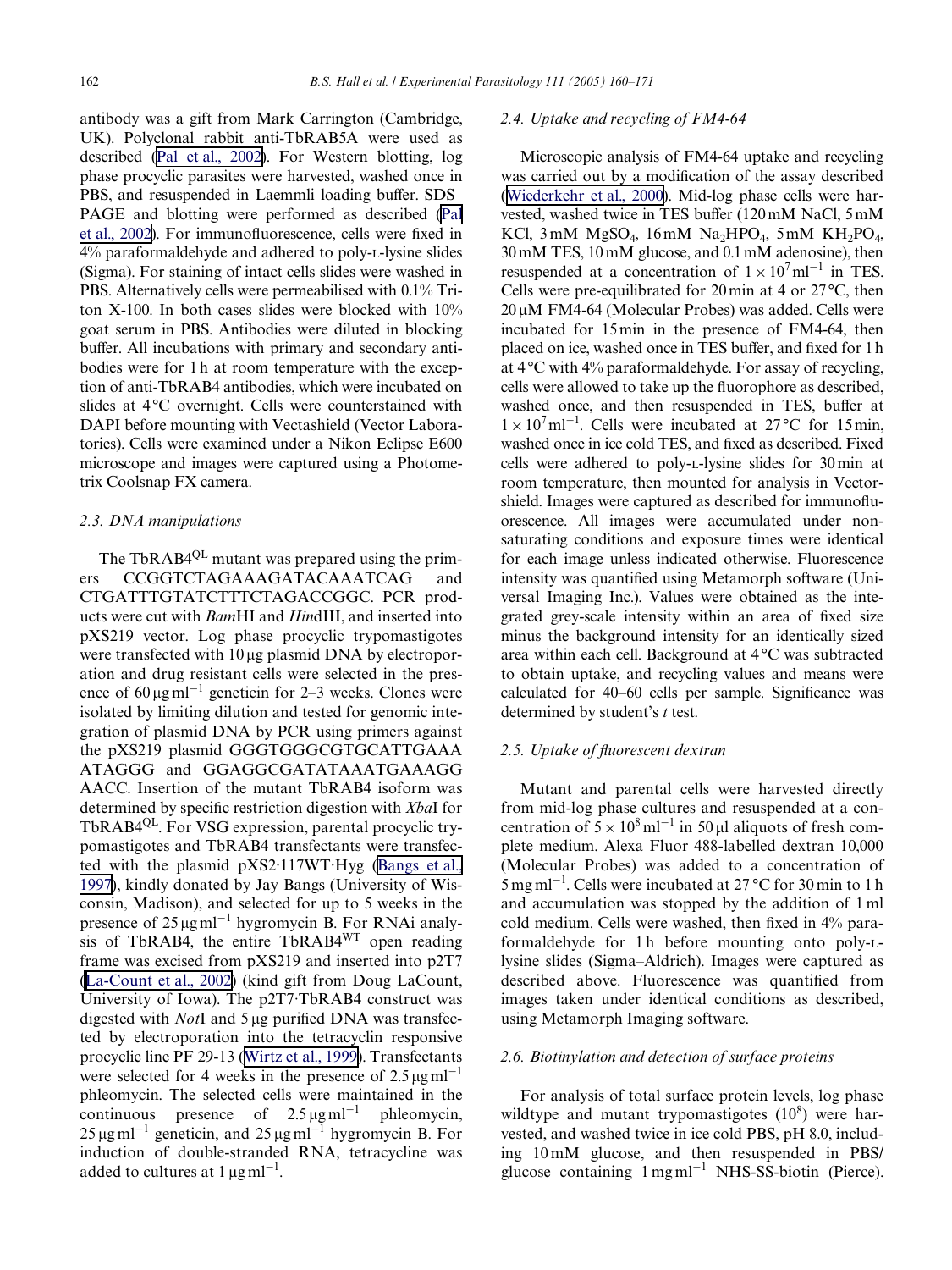Cells were incubated on ice for 15 min at 4 °C, and then 10 volumes of cold complete medium was added. Cells were centrifuged and washed twice in medium, then once in TBS. For procyclin analysis, pellets were delipidated with chloroform/methanol/water (10:10:3 v/v/v) and extracted with butanol (9%). Butanol extracts were dried and resuspended in non-reducing sample buffer. Samples  $(10^8 \text{ cell equivalents per lane})$  were separated on 12% SDS–PAGE gels and blotted onto nitrocellulose. EP and GPEET procyclin were detected with 247 and 5H3 antibodies, respectively, while biotin labelling was determined by incubating with streptavidin peroxidase (Sigma) in PBS/3% BSA for 1 h, then detecting with ECL. VSG was labelled in the same manner, but instead of butanol extraction, cells were lysed in 1 ml RIPA buffer (25 mM Tris–Cl, pH 7.5,  $150 \text{ mM}$  NaCl,  $0.5 \text{ mM}$ EDTA, 1% Nonidet-P40, 0.5% sodium deoxycholate, 0.1% SDS, 1 mM PMSF, and complete protease inhibitor cocktail (Roche)). Lysates were precleared by centrifugation at 10,000*g* for 10 min at 4 °C. A small aliquot was taken for determination of total VSG117 levels, then 1 ul rabbit anti-VSG117 serum was added, and the samples were incubated for 1 h with rocking at 4 °C. Protein A–Sepharose (Amersham Pharmacia Biotech)  $(25 \mu l)$ was added and the lysates were incubated for a further 1 h. The beads were washed three times in RIPA buffer and once in TBS, then resuspended in  $50 \mu l$  non-reducing sample buffer. SDS–PAGE, blotting, and development were carried out as described above.

#### *2.7. MALDI-TOF mass spectrometry*

Mass spectrometric analysis was carried out as described ([Acosta-Serrano](#page-10-7) et al., 1999). Briefly, butanol extracts of procyclics  $(10^8 \text{ cells})$  were dephosphorylated with  $48\%$  aqueous hydrofluoric acid (HF) for 18 h at  $0^{\circ}$ C, dried, washed with water, and resuspended in 10  $\mu$ l 0.1% TFA. An aliquot  $(5 \mu l)$  was mixed with sinnapinic acid matrix for analysis by negative-ion MALDI-TOF-MS using a Perceptive Biosystems Voyager Elite DE-STR mass spectrometer calibrated with insulin, thioredoxin, and apomyoglobin. Samples were tested at various dilutions from 1:10 to 1:50. To remove contaminants and confirm assignments, some samples were further treated with 40 mM TFA to cleave EP species at Asp-Pro bonds, and GPEET between Asp-13 and Gly-14 prior to analysis [\(Acosta-Serrano](#page-10-7) et al., 1999).

## **3. Results**

# *3.1. TbRAB4 is required for growth of procyclic T. brucei trypomastigotes*

Expression of TbRAB4 in two major life stages suggests an important function throughout the trypanosome life-cycle. To establish the importance of TbRAB4 expression in the insect form, the procyclic line 29-13 was transfected with p2T7·TbRAB4, containing the complete open reading frame (ORF) of TbRAB4 [\(La-](#page-11-13)[Count](#page-11-13) et al., 2000, 2002; Ngo et al., 1998; Wang et al., [2000\)](#page-11-13) and transformed cells were selected with phleomycin. Growth, morphology, and behaviour of uninduced cells were identical to untransfected cells. Induction of TbRAB4 RNAi had no initial effect but inhibition of growth was detectable after 7 days induction [\(Fig.](#page-4-0) 1A). By Western blot, a reduction in TbRAB4 protein levels was seen 48 h after initiation of RNAi, and no protein was detectable by 96h ([Fig.](#page-4-0) 1B). After incubation with tetracycline for 264 h (11 days), TbRAB4 protein reappeared and this was accompanied by a recovery of growth (data not shown). Residual TbRAB4 remained detectable by IFA for several days after initiation of induction but by day eight no protein was apparent  $(Fig. 1C)$  $(Fig. 1C)$ . The effect on TbRAB4 was specific since no alteration to expression of TbRAB5A or TbRAB11 was detectable by Western analysis (data not shown). The RNAi-induced growth defect was comparatively slow in onset, suggesting that TbRAB4 function is important, but that cells can survive with a partially functional endocytic system for some time.

A range of morphological alterations was also observed in induced cells depleted of TbRAB4 [\(Fig.](#page-4-0) 1D); at least 50% of cells in induced cultures exhibited abnormality in shape, size or nucleus/kinetoplast positioning, and approximately 15% possessed abnormal copy numbers of nuclei and kinetoplasts  $(n=200)$ , but no specific block in the cell cycle was apparent. The pleomorphic appearance of these defects suggests that downstream of a defect in membrane traffic, multiple cellular functions are affected by TbRAB4 suppression.

# *3.2. Accumulation of endocytic markers in cells under TbRAB4 RNAi*

The effect of TbRAB4 RNAi on general membrane uptake and recycling was assessed using the lipophilic fluorophore FM4-64, which is used similarly in yeast and mammalian cells. FM4-64 is fluorescent when associated with membranes and is taken up into cells via the endocytic pathway, and removed by recycling [\(Field](#page-10-11) et al., 2004; Nagamatsu et al., 2000; [Wiederkehr](#page-10-11) et al., [2000\)](#page-10-11). Cells were incubated with FM4-64 for 15 min to specifically label the early endocytic compartment; longer incubation with FM4-64 labels membrane compartments throughout the cell (V. Dhir and MCF, unpublished data). Cells were assayed following 8 days induction, a time chosen because at this point cells exhibit significant growth and phenotypic defects plus TbRAB4 protein was undetectable [\(Fig.](#page-4-0) 1).

In uninduced cells at  $4^{\circ}C$ , low level labelling is seen and accumulation of FM4-64 at 27 °C is also compara-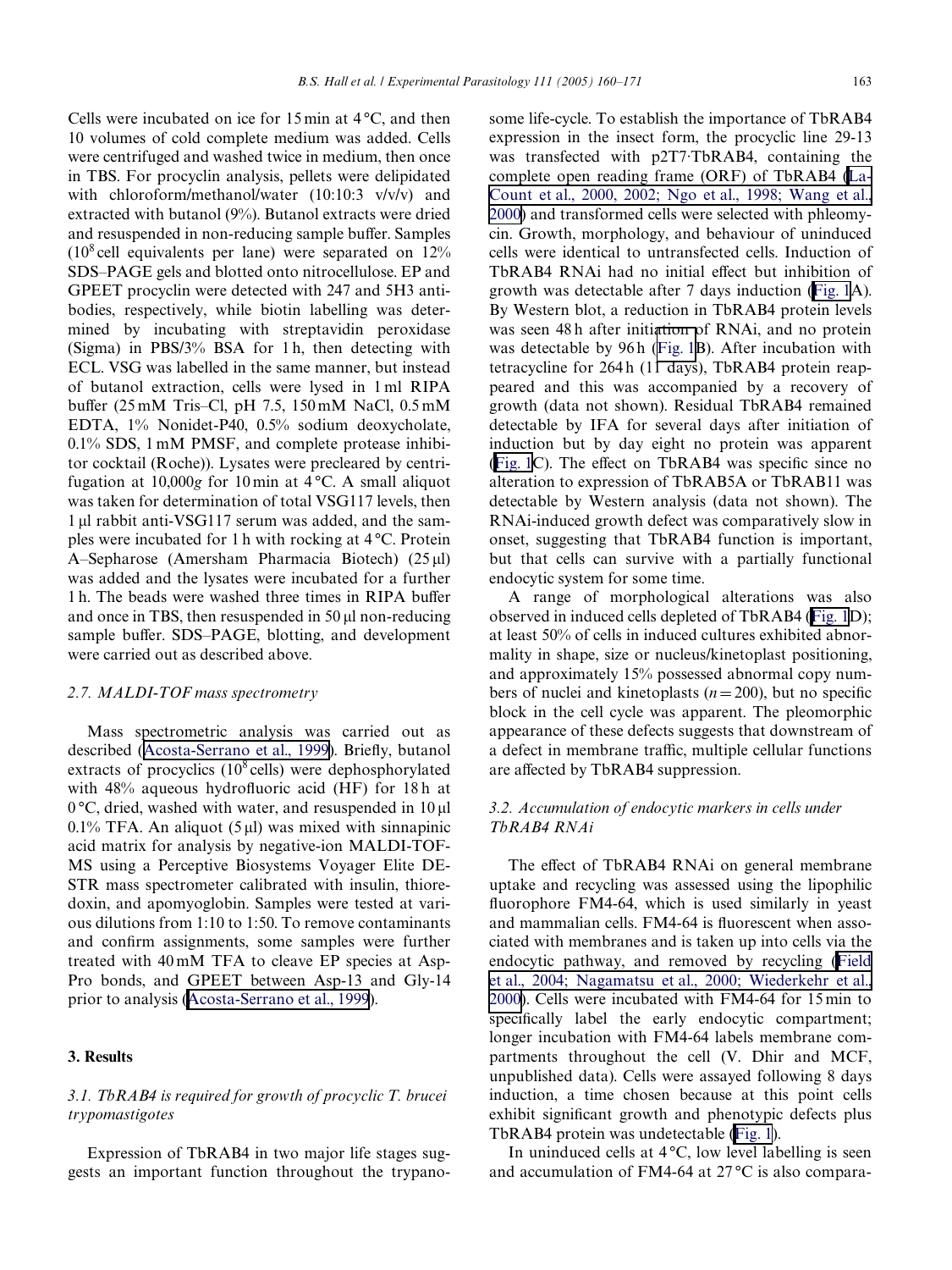

<span id="page-4-0"></span>Fig. 1. RNAi indicates TbRAB4 is required for growth in *T*.*brucei* procyclic trypomastigotes. (A) Cumulative growth curve for 29-13 procyclic forms transfected with p2T7-TbRAB4 grown in the presence (closed) or absence (open) of  $1 \mu g$  ml<sup>-1</sup> tetracyline. Cultures were maintained between  $0.5 \times 10^6$  and  $2 \times 10^7$  cells ml<sup>-1</sup> at all times. Cells were diluted at 96 h and 168 h. Fresh tetracycline was added at dilution. Each point represents the mean of tripicate samples. There is a significant decrease in growth after 168 h ( $p$  < 0.01). (B) Western blot of lysates of p2T7TbRAB4 cells cultured in the presence or absence of 1  $\mu$ g ml<sup>-1</sup> tetracycline for various times. Cells were washed in PBS, lysed directly in sample buffer and loaded onto 12% SDS–polyacrylamide gels at  $2 \times 10^7$  cell equivalents per lane. TbRAB4 was detected with affinity-purified rabbit anti-TbRAB4 antibody. Equality of loading was confirmed by Ponceau S staining (data not shown). (C) Immunofluorescent localisation of TbRAB4 in cells incubated for 8 days in the absence or presence of 1 µg ml<sup>-1</sup> tetracycline. Cells were fixed, blocked, and incubated overnight at 4  $\rm{°C}$  with 0.5 µg ml<sup>-1</sup> affinity-purified polyclonal mouse antibody against TbRAB4-GST in PBS/10% goat serum/0.02% sodium azide, then for 1 h at room temperature with Oregon green 488 conjugated goat anti-mouse IgG. Nuclei and kinetoplasts were localised with DAPI. Merge shows localisation of TbRAB4 positive vesicles in the region involved in endocytosis, between the nucleus and kinetoplast. White bar represents 5  $\mu$ m. (D) Effect of TbRAB4 RNAi on cell morphology: p2T7-TbRAB4 cells incubated with and without tetracycline for 8 days were fixed for 30 min in 3% paraformaldehyde, and adhered to slides. Cells were stained with DAPI. White bar represents 5  $\mu$ m. Multiple changes in morphology are present in induced cells. Note, for example, swollen cell body (left panel), absence of a kinetoplast (middle panel), and abnormal kinetoplast location (right panel).

tively weak, consistent with previous reports of close to undetectable procyclic endocytic activity [\(Fig.](#page-5-0) 2A) [\(Pal](#page-11-9) et al., [2002](#page-11-9)). By contrast, induced RNAi cells exhibit increased FM4-64 accumulation in multiple vesicles between the nucleus and flagellar pocket. Following washing and reincubation for 15 min at 27 °C to allow recycling, very little FM4-64 was left in the uninduced cells, a result similar to *Saccharomyces cerevisiae* where 50% of endocytosed FM4-64 is recycled after 10 min. In induced cells, FM4-64 fluorescence after a recycling chase period is less intense and more localised than in the cells incubated at 27 °C alone but higher than after recycling in uninduced cells. Since cells in unsynchronised cultures can show a significant degree of heterogeneity in uptake and recycling, the levels of mean fluorescence were quantified ([Fig.](#page-5-0) 2B). This analysis confirmed a significantly increased level of accumulation within the cells suppressed for TbRAB4 ( $p < 0.001$ ). Recycling, expressed as the percent decrease in fluorescence on reincubation at 27 °C, is partially blocked in the RNAi cells  $(p < 0.01)$ . Since the decrease in recycling is relatively minor compared to increased accumulation, the influence of TbRAB4 RNAi on recycling is likely less prominent than on endocytosis. Significantly, these data are in contrast with bloodstream forms where TbRAB4 RNAi has essentially no impact on recycling (Hall et al., [2004b](#page-10-6)), a process that appears to be entirely dependent on TbRAB11 (Hall et al., [2005;](#page-10-5) Pal et al., [2003](#page-10-5)).

The role of TbRAB4 on fluid phase endocytosis was examined using Fluor 488-labelled dextran 10,000. Induced and uninduced cells were incubated with dextran for 30 min at 27 °C. As with FM4-64, enhanced accumulation was observed in the TbRAB4 RNAi cells ([Fig.](#page-5-0) 2C). Quantitation revealed that dextran uptake was significantly greater in induced cells  $(p < 0.05)$ . Again these data contrast with fluid phase uptake in bloodstream forms, which is strongly inhibited by TbRAB4 RNAi (Hall et al., [2004b](#page-10-6)). These effects of TbRAB4 RNAi in procyclic form cells were unexpected. The differences between life stages may be due to the lower levels of TbRAB11 expression in procyclic cells or to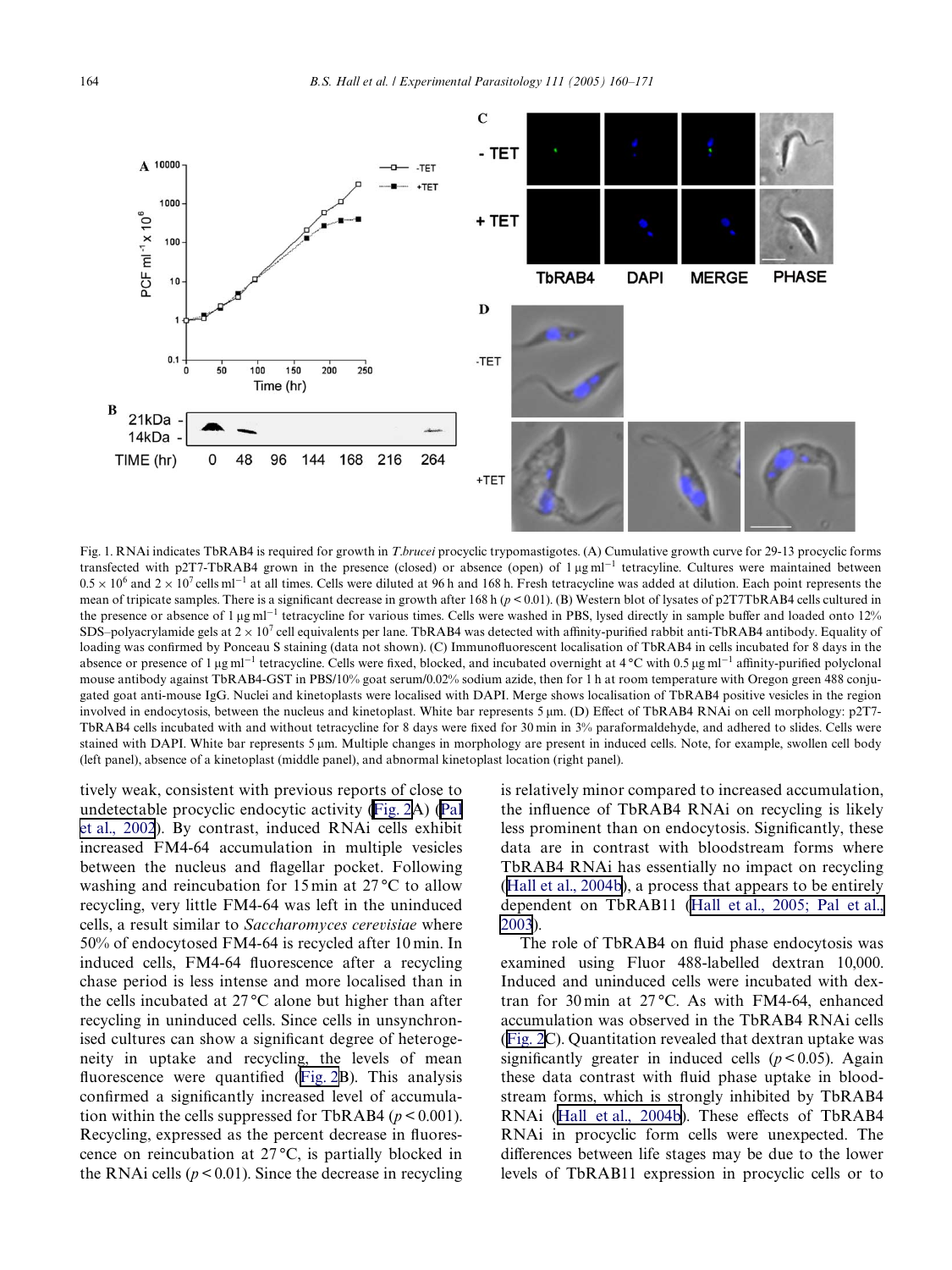

<span id="page-5-0"></span>Fig. 2. Uptake and recycling in p2T7·TbRAB4 cells. (A) Cells incubated in the presence or absence of tetracycline for 8 days were incubated for 15 min at 4 or  $27 \text{ °C}$  in the presence of  $20 \mu m$  FM4-64 (red). Increased internalisation is seen at the higher temperature for both induced and uninduced cells, but labelling is more intense in the induced cells. For recycling, FM4-64 labelled cells were washed and chased for 15 min. Label is barely detectable in uninduced cells, but still present in induced cells. Slides were counterstained with DAPI. Images were captured as described in Section [2](#page-1-0). White bar represents 5 um. Results are typical of multiple  $(>3)$  repeated experiments. (B) Quantitation confirms the effects of TbRAB4 RNAi on uptake and recycling of FM4-64. Fluorescence above background was quantified using Metamorph software for at least 40 cells from images taken under identical, non-saturating conditions, as described in Section [2.](#page-1-0) Recycling is calculated as the percent decrease in fluorescence following reincubation. Both uptake and recycling results are presented as percent fluorescence in uninduced cells. Bars represent mean values  $\pm$  SEM. (C) Fluid phase uptake is also enhanced by TbRAB4 RNAi. Cells incubated in the presence or absence of tetracycline for eight days were incubated for 30 min at 28 °C with 5 mg ml<sup>-1</sup> Fluor 488 Dextran 10,000, washed, fixed and adhered to slides. Slides are counterstained with DAPI. (D) Quantitation of Fluor 488 dextran [up](#page-1-0)take. Fluorescence intensity was determined for images captured under identical, non-saturating exposure conditions as described in Section 2. Bars represent the mean value for at least 50 cells  $\pm$  SEM. Similar results were obtained in duplicate experiments. (For interpretation of the references to color in this figure legend, the reader is referred to the web version of this paper.)

more fundamental differences in organisation of the endocytic system in the two cell types. It also cannot be excluded that the RNAi cells have accommodated suppression of TbRAB4 by alterations in other pathways.

# *3.3. Expression of dominant active TbRAB4*

The constitutively active GTPase-locked TbRAB4 mutant (TbRAB4<sup>QL</sup>) was expressed in procyclic cells (Hall et al., [2004b;](#page-10-6) McCaffrey et al., 2001; [V](#page-10-6)an der Sluijs et al., [1992\)](#page-10-6), and overexpression demonstrated by both Western blot  $(Fig. 3A)$  $(Fig. 3A)$  $(Fig. 3A)$  and immunofluoresence ([Fig.](#page-6-0) 3B). Cloned cells showed a significantly increased lag period following dilution compared to the parental line, but exhibited similar growth rates once entering log phase (data not shown). In parental cells, IFA revealed vesicles positive for TbRAB4 between the flagellar pocket and nucleus ([Fig.](#page-6-0)  $3B$ ), corresponding to the region of the cell where endocytic activity is concentrated. In cells expressing TbRAB4<sup>QL</sup>, intense staining is seen in the same region, and hence the mutant protein is faithfully targeted. The relative increase in TbRAB4 staining in the mutant line is not as great as might be predicted from the Western data, but IFA is intrinsically less quantitative than immunoblotting plus IFA preferentially detects membrane associated Rab proteins whilst cytoplasmic (soluble) pools are substantially lost during preparation for microscopy. The localisation of TbRAB4 in the parental and mutant cells is consistent with that seen in bloodstream cells (Hall et al., [2004b\)](#page-10-6). The majority of the cells in the TbRAB<sup>QL</sup> lines have an overall shape that is normal (see above) at the light and electron microscopic level, but at the ultrastructural level most TbRAB4<sup>QL</sup> cells have an increased number of enlarged vesicles close to the flagellar pocket compared to parental cells (see arrowheads, [Fig.](#page-6-0)  $3C$ ). We have been unable to confirm the identity of these vesicles although their location is suggestive of endocytic origin and they are similar to enlarged vesicles observed in procyclic cells expressing TbRAB5 $A^{QL}$  (Pal et al., [2002](#page-11-9)).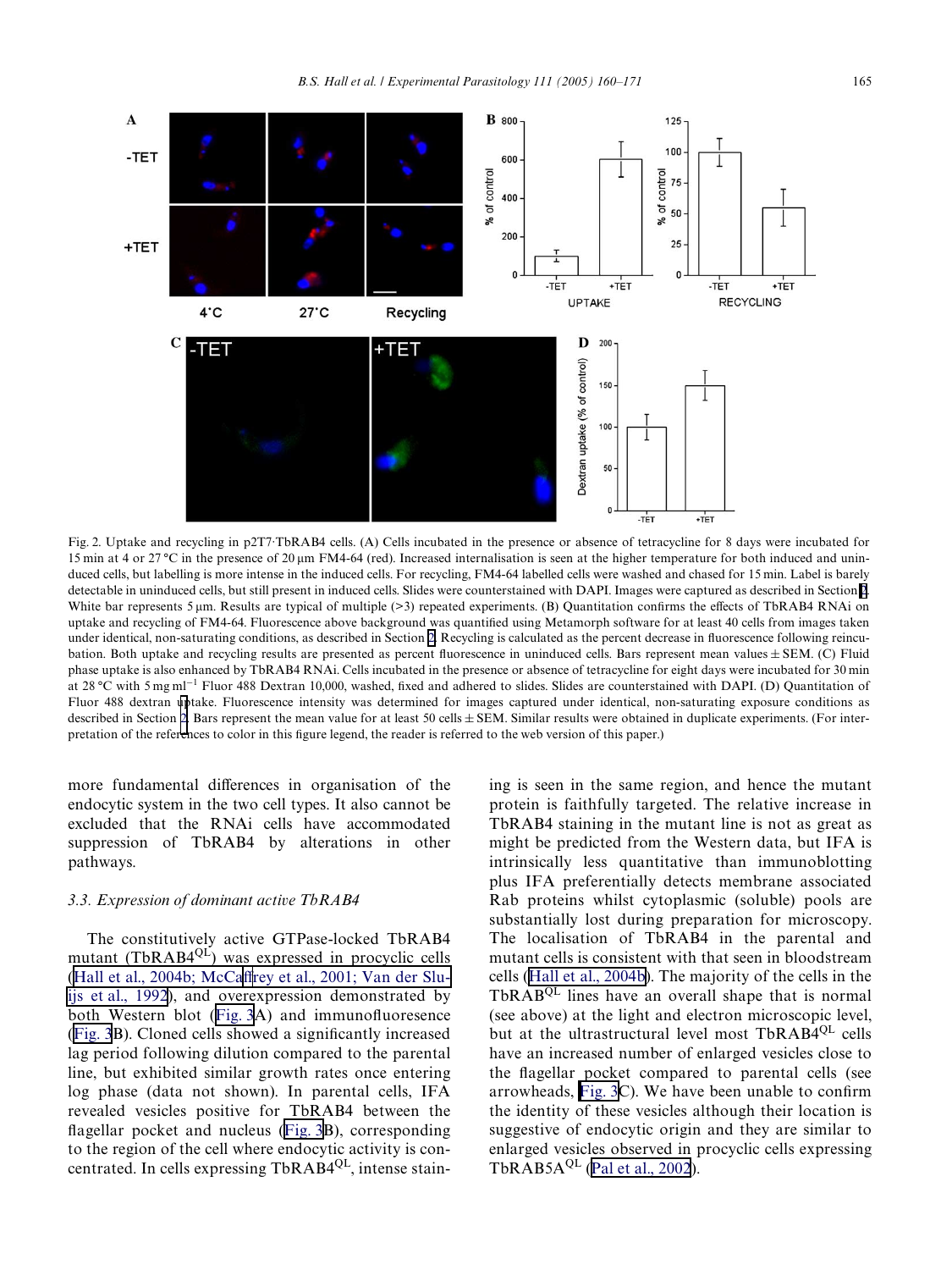

<span id="page-6-0"></span>Fig. 3. Expression of mutant TbRAB4 in 427 strain procyclic trypomastigotes. (A) Western blot of lysates from wildtype and TbRAB4QL 427 cells. Each lane contains  $10^7$  cell equivalents. Blots were incubated overnight at 4 °C with affinity purified rabbit anti-TbRAB4, then for 1 h at room temperature with HRP-conjugated anti-rabbit antibody prior to visualisation with luminol. Equality of loading was confirmed by Ponceau S staining (not shown). Note the exposure time used here is less than that for the blot shown in [Fig.](#page-4-0) 1.  $(B)$  Immunofluorescent localisation of TbRAB4 in 427 cells and cells expressing TbRAB4<sup>QL</sup>. Slides were incubated overnight with  $0.5 \,\mathrm{\upmu g\,ml^{-1}}$  affinity purified polyclonal mouse antibody against TbRAB4-GST in PBS/10% goat serum/0.02% sodium azide, then for 1 h at room temperature with Oregon green 488 conjugated goat anti-mouse IgG. Nuclei and kinetoplasts were localised with DAPI. White bar represents  $5 \mu m$ . (C) Electron micrographs of parental and transgenic cells. At least 10 images were analysed for each cell type and the images presented are representative. Black bar represents 1 µm.

# *3.4. Uptake and recycling of FM4-64 in TbRAB4QL procyclics*

The effect of expression of TbRAB4<sup>QL</sup> on FM4-64 uptake and recycling was assessed microscopically and quantified as described in Section [2](#page-1-0) (Fig. 4A). Parental cells showed uptake and partial recycling of FM4-64. Somewhat surprisingly, similarly to cells lacking TbRAB4 expression, TbRAB4 $^{QL}$  cells show significantly higher levels of FM4-64 uptake at 27 °C than the parental line  $(p < 0.001)$ . However, recycling levels were also increased in cells expressing TbRAB4<sup>QL</sup>  $(p < 0.05)$ . Enhancement of recycling in cells expressing TbRAB4QL



Fig. 4. Altered uptake and recycling in cells expressing  $TbRAB4^{QL}$ . (A) Mid-log phase cells were harvested and labelled with FM4-64 as described. Fluorophore uptake and recycling was quantified as described. Bars represent the mean values for at least 50 cells  $\pm$  SEM. (B) Uptake of Fluor 488 Dextran 10,000 in parental and mutant procyclic cells. Cells were incubated for 1 h with the label, then fixed, and observed immediately. Similar results were obtained in duplicate experiments. (C) Quantitation of fluorescence in Fluor 488 dextran labelled cells. Mean fluorescence was measured as described for FM4-64. Each point represents the mean value for at least 40 cells  $\pm$  SEM.

confirms that TbRAB4 contributes to regulation of membrane recycling in procyclic form *T. brucei*.

In bloodstream form cells, TbRAB4 is a specific regulator of fluid phase transport and expression of TbRAB $4^{QL}$  enhances accumulation of fluid phase cargo (Hall et al., [2004b\)](#page-10-6). To assess this role in procyclic cells, parental and TbRAB4<sup>QL</sup> lines were incubated with fluorescent dextran (Figs.  $4B$  and C). Dextran uptake was barely detectable in parental cells but was markedly increased in the cells expressing TbRAB4QL, suggesting that this particular role of TbRAB4QL is similar in both life stages. However, as both suppression and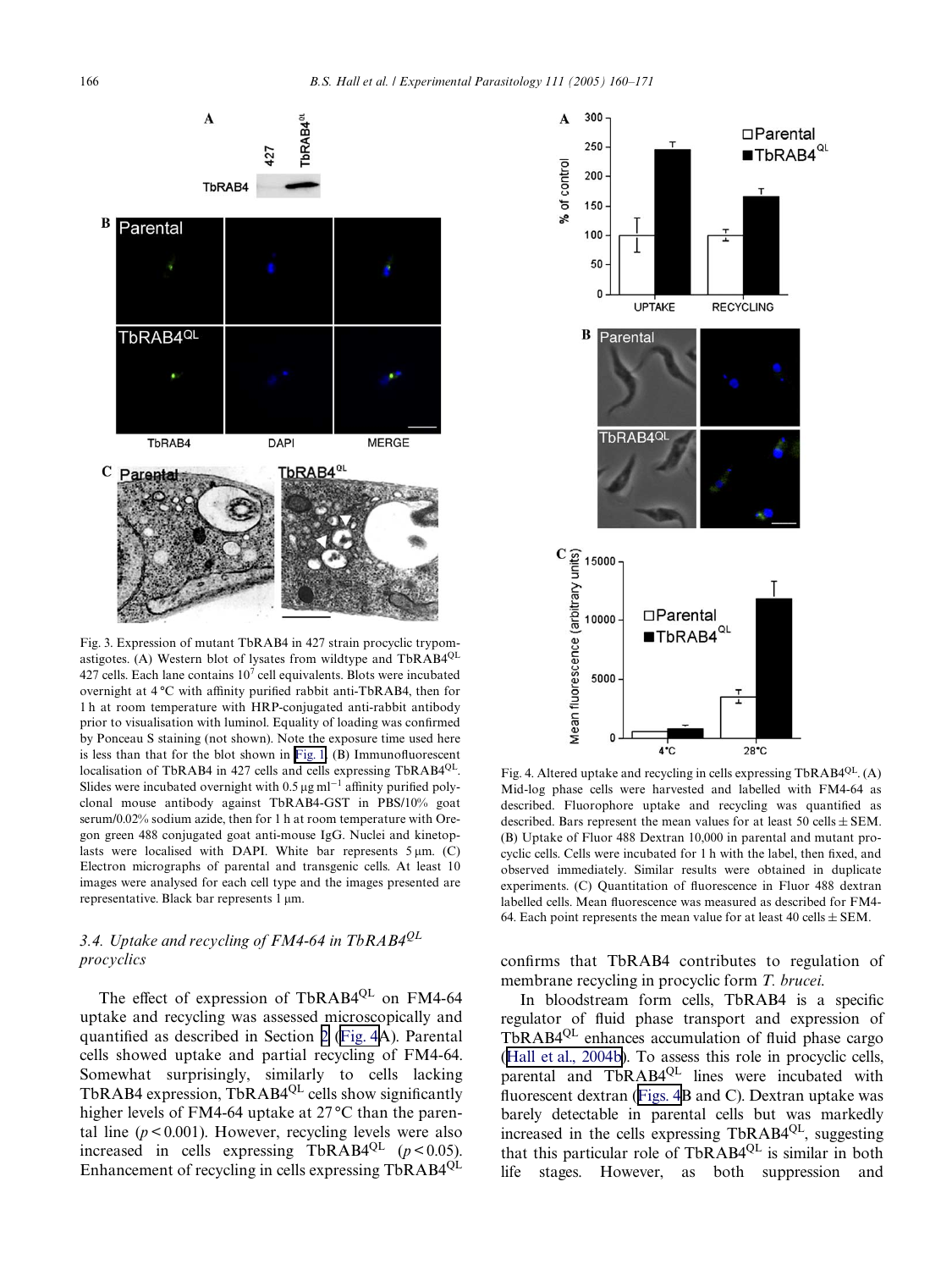

<span id="page-7-0"></span>Fig. 5. Localisation of procyclin is affected by TbRAB4. (A) Butanol extracts of biotin-labelled parental (Par.) and  $TbRAB4^{QL}$  (QL) procyclic trypomastigotes separated by SDS–PAGE, blotted, and probed for EP, with MAb 247, for GPEET, with MAb 5H3, and for biotin with streptavidin-peroxidase. Arrows indicate migration of molecular weight markers in kilodaltons. (B) Fixed, unpermeabilised cells and cells permeabilised with 0.1% Triton x-100 stained with 5H3 antibody against phospho-GPEET procyclin (green). Slides were counterstained with DAPI and images are presented merged. White bar  $5 \mu m$ . Permeabilisation results in reduced detection of surface proteins, a common phenomenon in most cell systems, due to selective solubilisation of the plasma membrane. (C) VSG was expressed ectopically in both parental and TbRAB4QL cells. Total VSG was detected by blotting of unfractionated lysates with rabbit anti-VSG. Biotin-labelled VSG was immunoprecipitated with anti-VSG 117 (MiTat1.4) antibodies and detected with streptavidin peroxidase as described. VSG is seen in these blots as a doublet, the lower band representing a proteolysed form that is retained by the cell [\(Bangs](#page-10-10) et al., 1997). Note greater level of biotinylated, surface VSG in parental cells. (For interpretation of the references to color in this figure legend, the reader is referred to the web version of this paper.)

overexpression of the TbRAB4<sup>QL</sup> mutant have similar effects on endocytosis, regulation of these pathways is clearly highly complex and more detailed analysis of interactions with additional regulatory components will be necessary for a full understanding of the role of TbRAB4.

# *3.5. Altered procyclin localisation in cells expressing TbRAB4QL*

To determine whether TbRAB4 has any function in trafficking of surface proteins, the role of TbRAB4 in regulation of procyclins was examined. Expression and localisation of procyclins was assessed in biotin-labelled wild type 427 and TbRAB4<sup>QL</sup> procyclics. Immediately after labelling the cell surface with biotin at 4 °C, procyclins were purified by butanol extraction. Recovered proteins were separated by gel electrophoresis, transferred to nitrocellulose, and visualised with the anti-EP antibody MAb 247, the anti-GPEET antibody MAb 5H3 or streptavidin [\(Butikofer](#page-10-9) et al., 1997). Total EP was clearly increased in TbRAB4QL cells (Fig. 5A). Biotin-labelled protein corresponding to surface EP was also increased, but quantitation revealed that the ratio of surface to total EP was higher in the parental line than in the TbRAB4<sup>QL</sup> cells (see [Table](#page-8-0) 1). Expression of mutant TbRAB4 had an even greater effect on GPEET location. Total GPEET levels were constant in both lines, but there was an apparent shift in GPEET mobility in the TbRAB4<sup>QL</sup> line. Whilst GPEET represented the bulk of the biotin-labelled protein in parental 427 cells, GPEET protein was barely detectable at the surface in TbRAB4QL cells. These data suggest that GPEET is mainly on the surface of wild type 427 procyclics, but is localised internally in the  $TbRAB^{QL}$  cells. Thus, an increase in TbRAB4 activity alters the distribution of procyclins, particularly GPEET, from external to internal sites. While it is possible that these changes are due to long term adaptation during selection and culture, we have not observed such effects in procyclic cells expressing other mutant Rab proteins that have been similarly cultured for extensive periods (Pal et al., [2002\)](#page-11-9), indicating that the effect is specific for TbRAB4.

Attempts to analyse the effect of TbRAB4 RNAi on procyclin expression were compromised by lack of expression of GPEET in parental 29-13 cells. Incubation in low glucose is reported to induce re-expression of GPEET ([Morris](#page-11-14) et al., 2002), but we found that these conditions were toxic to p2T7-TbRAB4 cells. Examination of EP levels and location showed no detectable change after induction of TbRAB4 RNAi (data not shown).

To confirm the relocalisation of GPEET detected by blot analysis, parental  $427$  and TbRAB4<sup>QL</sup> cells were stained with MAb 5H3 (Fig. 5B). Fixed, unpermeabilised parental 427 procyclic forms show strong GPEET staining over the whole surface but very little surface GPEET is present on TbRAB4<sup>QL</sup> cells. A distinct pattern of procyclin expression is seen in permeabilised cells. In parental cells, MAb 5H3 reacted only with surface proteins, with strongest staining along the flagellum. Again, TbRAB4QL cells exhibited reduced surface GPEET expression, with no flagellar staining, but GPEET staining was seen at a single site close to the flagellar pocket. GPEET is a phospho-protein which is phosphorylated en-route to the surface ([Butikofer](#page-10-12) et al., 1999, 2002). Since MAb 5H3 specifically recognises phosphorylated GPEET, this suggests that the procyclin is exported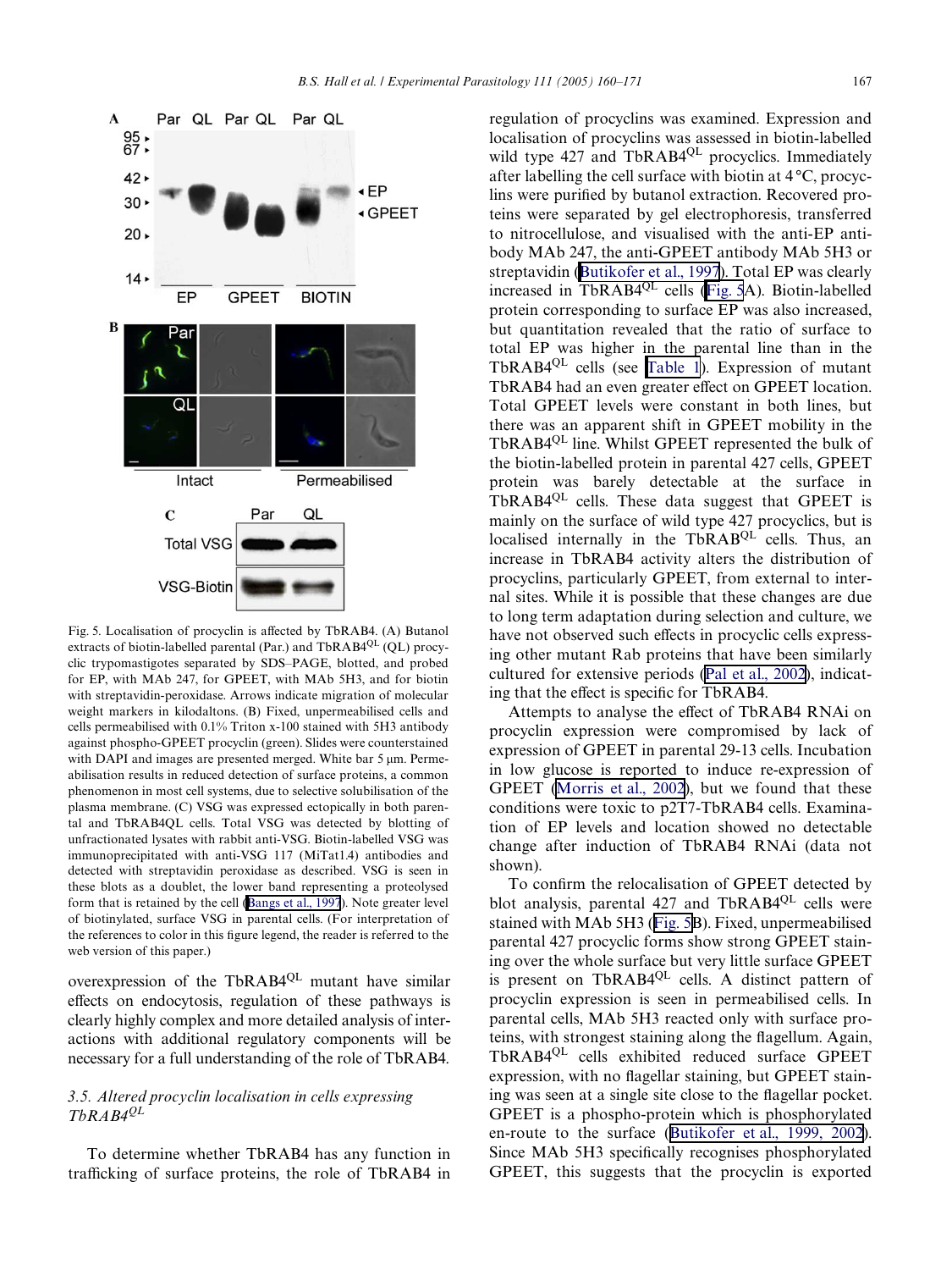| Protein           | Totalª   |               | Biotin (surface) <sup>a</sup> |               | Ratio surface: total <sup>b</sup> |                      |
|-------------------|----------|---------------|-------------------------------|---------------|-----------------------------------|----------------------|
|                   | Parental | $TbRAB4^{QL}$ | Parental                      | $ThRAB4^{QL}$ | Parental                          | TbRAB4 <sup>QL</sup> |
| EP procyclin      | 100      | 560           | 100                           | 170           | 1.00                              | 0.23                 |
| GPEET procyclin   | 100      | 110           | 100                           |               | 1.00                              | 0.04                 |
| VSG $(ectopic)^c$ | 100      | 100           | 100                           | 56            | 1.00                              | 0.54                 |

<span id="page-8-0"></span>Table 1 Relocalisation of GPI-anchored proteins in 427 procyclic cells overexpressing TbRAB4QL

Abundance of proteins was determined by Western blot analysis of butanol extracts (for procyclins) or immunoprecipitates (for VSG) (see [Fig.](#page-7-0) 5A) and quantitated by densitometry. Note that both total and biotinylated EP levels are increased in the TbRAB4<sup>QL</sup> line, but the increase in surface (biotin-labelled) protein is considerably less than the total, indicating that a smaller proportion of the EP procyclin is at the surface in these cells. However, expression of TbRAB4<sup>QL</sup> has the greatest impact on surface expression of GPEET, which is reduced to 5% of control levels whilst the abundance of total protein is unchanged. Therefore, for both procyclin isoforms and VSG there is an increase in the proportion of the internal popu-

lation. Similar results were obtained in duplicate experiments  $(n = 2)$ .<br><sup>a</sup> Data are expressed as percent, normalised to 100% for 427 procyclic trypanosomes.

<sup>b</sup> Represents the ratio of intensities of the protein and biotin-labelled bands. Due to differences between the detection methods, densitometry cannot be used to calculate the exact proportion of protein at the surface of the cell but can be used to infer relative levels of surface expression between the two cell lines.

 $c$  For analysis of ectopic VSG, procyclic cells were transfected with a 117 VSG expression construct (see Section [2\)](#page-1-0).

normally and accumulates within the cell by internalisation from the surface. Co-staining of IFAs showed a partial co-localisation between GPEET and TbRAB4 (data not shown), suggesting that at least some of the internalised GPEET is present within the enlarged TbRAB4 compartment. By IFA, EP expression showed a high level of cell-to-cell variation, making interpretation of data difficult, but generally showed high levels of surface protein in both cell lines, supporting the biotinylation results (data not shown).

To determine the specificity of the effects of mutant TbRAB4 protein expression on procyclins, we transfected VSG 117 (MiTat1.4) into the parental and TbRAB4<sup>QL</sup> cell lines. Both cell lines expressed similar levels of total VSG ([Fig.](#page-7-0) 5C) but, as seen for procyclin, the parental line showed a higher level of surface expressed biotin-labelled VSG than the TbRAB $4^{QL}$  cells. In procyclics surface VSG is gradually released by proteolysis into the medium ([Bangs](#page-10-10) et al., 1997). The proportion of biotinylated VSG released by TbRAB4<sup>QL</sup> cells is slightly lower than that found in parental cells (data not shown), so the difference in surface levels cannot be attributed to increased shedding of the protein from the surface of TbRAB4<sup>QL</sup> cells. IFA staining of VSG showed a similar pattern to GPEET (data not shown). Hence, disruption of TbRAB4 function leads to a general relocalisation of surface GPI-anchored proteins.

# *3.6. Altered procyclin isoform expression in TbRAB4QL cells*

To investigate further the influence of TbRAB4 on procyclin, butanol extracts of parental and TbRAB4<sup>QL</sup> cells were analysed by negative-ion MALDI-TOF mass spectrometry (Fig. 6). Samples were treated with hydrofluoric acid (HF), to remove the GPI anchor, and trifluoroacetic acid, which cleaves the protein at specific residues (Asp-Pro in EP and Asp-Gly in GPEET). The spectra obtained for the parental line, treated with HF alone (data not shown) or HF/TFA were similar to previous reports for 427 strain parasites, with relatively high levels of GPEET compared to the EP isoforms ([Acosta-](#page-10-7)[Serrano](#page-10-7) et al., 1999, 2000).

TbRAB4<sup>QL</sup> mutants exhibited markedly altered spectra compared to the parental line (Fig. 6B). GPEET phosphorylation and glycosylation of EP were unchanged but the spectra showed an increase in all EP forms relative to GPEET. These findings fully confirm our Western blot and immunofluorescence data, and demonstrate categorically an upregulation in EP relative to GPEET in these mutants. The TbRAB4<sup>QL</sup> line also appears to express a novel form of EP3, designated EP3-



<span id="page-8-1"></span>Fig. 6. Negative-ion MALDI-TOF mass spectrometric analysis of procyclin. Mass spectrum (*m*/*z* 3500–8500 region) of HF/TFA treated parental 427 butanol extracts (A) and  $TbRAB4^{QL}$  cells (B). Full length form of GPEET is highlighted in red and C-terminal fragments of EP-3 and GPEET are in black. The positions of some phosphorylated fragments are indicated by "P." (For interpretation of the references to color in this figure legend, the reader is referred to the web version of this paper.)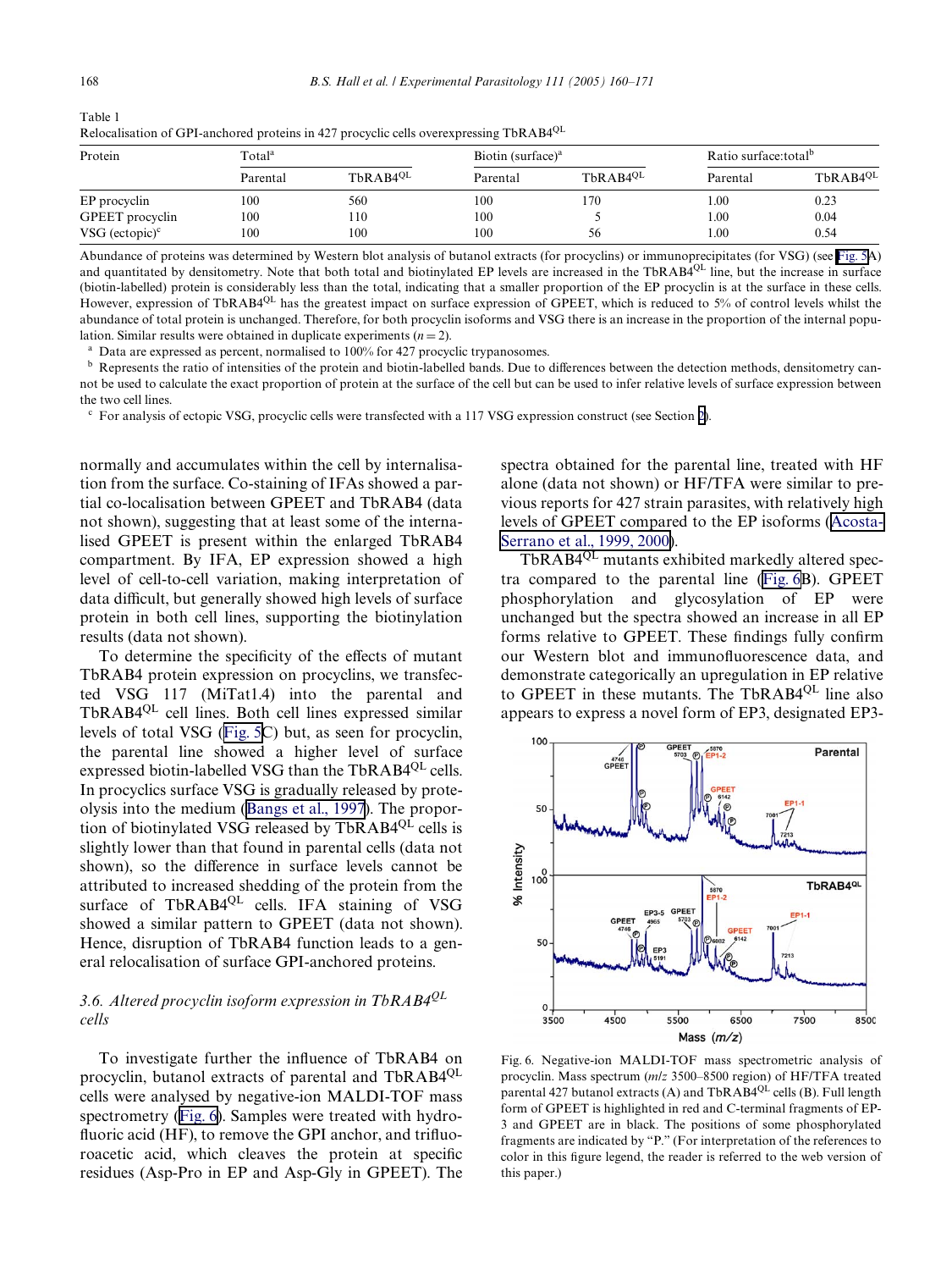5, with 21 instead of the more usual 22 EP repeats ([Fig.](#page-8-1) 6B). However, it is possible that this isoform is also present in the parental line, but overshadowed by a phospho-GPEET peak of similar size. Hence, TbRAB4 controlled pathways affect both EP and GPEET; the proportions of internal EP and GPEET procyclin are augmented and also total levels of EP are increased in TbRAB4<sup>QL</sup> lines.

## **4. Discussion**

In higher eukaryotes Rab4 is located on early endocytic compartments, closely associated with Rab5 and Rab11, and implicated in multiple functions, including rapid recycling of surface receptors, transport to the lysosome, exocytosis, cell adhesion, and response to insulin ([Cormont](#page-10-2) et al., 2001; De Renzis et al., 2002; De Wit et al., 2001; [Lindsay](#page-10-2) et al., 2002; McCaff[rey](#page-10-2) et al., 2001; [Nagamatsu](#page-10-2) et al., 2000; Roberts et al., 2001; Van der [Sluijs](#page-10-2) et al., 1992). In *T. brucei* TbRAB4 shows a similar endosomal localisation to mammalian rab4 ([Field](#page-10-3) et al., [1998](#page-10-3)). In the bloodstream form trypanosome the major recycling pathway responsible for recycling of GPI-anchored proteins involves TbRAB5A and TbRAB11, both of which are developmentally regulated (Pal et al., 2002; Hall et al., [2004a;](#page-11-9) Jeffries et al., [2001;](#page-11-9) [Grunfelder](#page-11-9) et al., 2003; Pal et al., 2003). The importance of this pathway to the bloodstream stage is further underscored by evidence for a role in removal of surfacebound immunoglobulins.

In bloodstream form cells TbRAB4 is essential and is associated with control of fluid phase transport with no apparent role in recycling (Hall et al., [2004b\)](#page-10-6). Here, we have addressed the function of TbRAB4 in the procyclic form, a life stage where endocytosis is down-regulated by at least 10-fold compared to the bloodstream form. The major findings of the present work are first that TbRAB4 is involved in multiple aspects of endocytic function in the procyclic stage parasite. Second, changes in surface protein expression induced by overexpression of a dominantly active mutant support a role for TbRAB4 in control of procyclin surface display, most likely due to the GTPase functioning in the endocytic and recycling pathways.

The data described here support a rather different role for TbRAB4 in the procyclic compared to bloodstream form. This was unexpected, but is likely due to differential features of the endosomal systems between these two stages. Significantly, TbRAB5A, TbRAB5B, and TbRAB11 are developmentally regulated, with expression of TbRAB11 being reduced in the insect stage by approximately 10-fold compared to the bloodstream form and a differential localisation for the TbRAB5 iso-forms (Field et al., [1998;](#page-10-3) Jeffries et al., [2001;](#page-10-3) Pal et al., [2002\)](#page-10-3). Since TbRAB4 is expressed constitutively (as

judged by protein level and location) these observations raise the possibility of increased burden on TbRAB4 mediated recycling in the procyclic form. Impaired growth of TbRAB4 RNAi cells suggests a vital function in trafficking in the procyclic, whilst the profound effects of TbRAB4 RNAi on uptake and recycling of FM4-64 confirm the importance of the protein in early endocytosis. Despite the inhibition of FM4-64 recycling by TbRAB4 RNAi being relatively minor compared to the increase in uptake, the case for a specific role in recycling for TbRAB4 is further supported by increased recycling in TbRAB4QL-expressing cells. However, the failure of TbRAB4 RNAi to completely block FM4-64 recycling shows that TbRAB4-independent recycling pathways may also be present. In contrast to bloodstream cells expressing TbRAB4<sup>QL</sup>, which only show increased uptake of fluid phase markers (Hall et al.,  $2004b$ ), TbRAB4<sup>QL</sup> procyclic cells exhibit a generalised increase in endocytosis, with increased internalisation of FM4-64 as well as fluid phase cargo. Other experiments have indicated that uptake of LDL and biotinylated surface proteins is also enhanced in these cells (BSH and MCF, unpublished data).

The observation that TbRAB4 RNAi and TbRAB4<sup>QL</sup> expression both cause increased uptake of endocytic markers, but have opposing effects on recycling, is surprising but not unprecedented. Simplistic models are not sufficient to describe the complex interactions between different Rab proteins and their binding partners with multiple endocytic and recycling pathways; for example, Rab22a, a mammalian Rab family protein associated with recycling. Disruption of expression by RNAi and expression of either a dominant negative or constitutively active Rab22a mutant each induces differential changes in recycling tubule structure but all lead to an inhibition of MHC recycling ([Weigart](#page-11-15) et al., 2004). We have previously shown that bloodstream form cells respond to the block in transferrin receptor recycling by increasing receptor expression levels (Hall et al., [2005](#page-10-5)). It is possible that *T. brucei* procyclic cells are able to adjust to loss of TbRAB4 expression by upregulating other components of the trafficking system. The results obtained here suggest interactions of TbRAB4 with both uptake and recycling arms of the endocytic system and indicate a more general role for TbRAB4 in trafficking in procyclic forms than in bloodstream form cells.

Significantly, modulation of TbRAB4 expression also had effects on the GPI-anchored surface coat of the procyclic parasite, particularly GPEET procyclin. In general a more internal location for surface antigens was observed in TbRAB4QL-expressing cells, suggesting that procyclins are recycled via a TbRAB4-dependent pathway. As well as altering location, the relative levels of EP and GPEET procyclin were affected in TbRAB4<sup>QL</sup> cells. The influence of TbRAB4 on surface protein location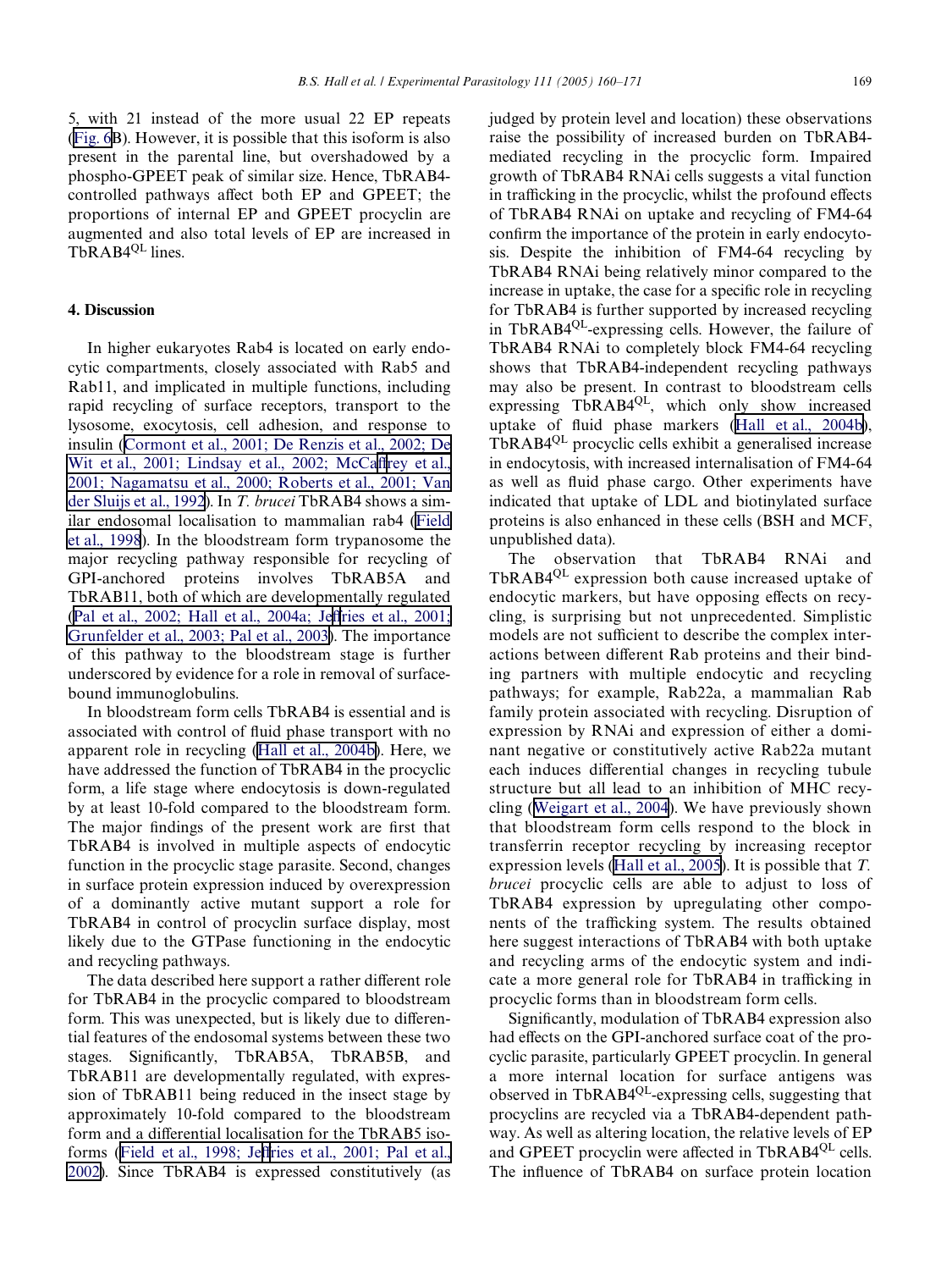was also seen for ectopic VSG where a similar redistribution was observed. Hence the shift in location is most likely a general phenomenon due to a shift in the balance of endocytic flux. However, the greater impact of TbRAB4<sup>QL</sup> expression on GPEET location may be an indication of the presence of specific mechanisms for the regulation of this procyclin.

Whilst procyclin expressed at the surface appears to be stable, internal protein pools are normally subjected to turnover and hence a shift in localisation may affect overall protein stability and hence abundance. It is possible that the apparent shift in molecular weight of GPEET in the TbRAB4QL line is due to increased proteolysis of the internalised protein (Liniger et al., 2003). TbRAB4 may, therefore, play a role in the switch from GPEET to EP expression during procyclic development, controlling removal of the protein from the surface and promoting degradation. It is also possible that the change in location alters phosphorylation. However, we have been unable to confirm either of these explanations from the mass spectrometry analysis.

Alterations in procyclin localisation may have a functional significance: cold shock of bloodstream form parasites is sufficient to induce expression of EP procyclin in both slender and stumpy form parasites, but in slender form cells the protein is restricted to an endosomal location, while EP is present on the surface stumpy forms (Engstler and Boshart, 2004). Thus changes in the endocytic system are likely to be linked to developmental regulation of procyclin expression and parasite differentiation. Although transcriptional and post-transcriptional regulation of procyclins are well documented, little is known of post-translational methods of regulation (Engstler and Boshart, 2004; Hotz et al., 1998; Vassella et al., 1997; Vassella et al., 2000; Vassella et al., 2004). This work highlights the potential importance of endosomal trafficking in the control of parasite development.

#### **Acknowledgments**

We thank Clare Allen for advice, Mike Ferguson for MALDI-TOF access, Isabella Vlisidou for constructing p27T·TbRAB4, Mark Carrington for MiTat1.4 VSG antibodies, Terry Pearson for procyclin antibodies, and Doug La Count and James Bangs for p2T7 and pXS219·VSG117 plasmids, respectively. This work was supported by a programme grant (to M.C.F.) and a travelling research fellowship (to A.A.S.) from the Wellcome Trust.

#### **References**

<span id="page-10-7"></span>Acosta-Serrano, A., Cole, R.N., Mehlert, A., Lee, M.G.-S., Ferguson, M.A.J., Englund, P.T., 1999. The procyclin repertoire of *Trypano-*

soma brucei. Identification and structural characterization of the Glu-Pro-rich polypeptides. Journal of Biological Chemistry 274, 29763–29771.

- <span id="page-10-8"></span>Acosta-Serrano, A., Vassella, E., Liniger, M., Renggli, C.K., Brun, R., Roditi, I., 2000. The surface coat of procyclic *Trypanosoma brucei*: programmed expression and proteolytic cleavage of procyclin in the tsetse fly. Proceedings of the National Academy of Sciences (USA) 98, 1513–1518.
- <span id="page-10-10"></span>Bangs, J.D., Ransom, D.M., McDowell, M.A., Brouch, E.M., 1997. Expression of bloodstream variant surface glycoproteins in procyclic stage *Trypanosoma brucei*: role of GPI anchors in secretion. European Molecular Biology Organisation Journal 16, 4285– 4294.
- <span id="page-10-9"></span>Butikofer, P., Ruepp, S., Bosching, M., Roditi, I., 1997. 'GPEET' procyclin is the major surface protein of procyclic culture forms of *Trypanosoma brucei brucei* strain 427. Biochemical Journal 326, 415– 423.
- <span id="page-10-12"></span>Butikofer, P., Vassella, E., Ruepp, S., Boschung, M., Civenni, G., Seebeck, T., Hemphill, A., Mookherjee, N., Pearson, T.W., Roditi, I., 1999. Phosphorylation of a major GPI-anchored surface protein of *Trypanosoma brucei* during transport to the plasma membrane. Journal of Cell Science 112, 1785–1795.
- Butikofer, P., Vassella, E., Mehlert, A., Ferguson, M.A.J., Roditi, I., 2002. Characterisation and cellular localisation of a GPEET procyclin precursor in *Trypanosoma brucei* insect forms. Molecular and Biochemical Parasitology 119, 87–95.
- <span id="page-10-2"></span>Cormont, M., Gautier, N., Ilc, K., Le Marchand-Brustel, Y., 2001. Expression of a prenylation-deficient Rab4 inhibits the GLUT4 translocation induced by active phosphatidylinositol 3-kinase and protein kinase B. Biochemical Journal 356, 143–149.
- <span id="page-10-0"></span>De Renzis, S., Sonnichsen, B., Zerial, M., 2002. Divalent Rab effectors regulate the sub-compartmental organization and sorting of early endosomes. Nature Cell Biology 4, 124–133.
- <span id="page-10-1"></span>De Wit, H., Lichtenstein, Y., Kelly, R.B., Geuze, H.J., Klumperman, J., van der Sluijs, P., 2001. Rab4 regulates formation of synaptic-like microvesicles from early endosomes in PC12 cells. Molecular Biology of the Cell 12, 3703–3715.
- Engstler, M., Boshart, M., 2004. Cold shock and regulation of surface trafficking convey sensitization to inducers of stage differentiation in *Trypanosoma brucei*. Genes and Development 18, 2798–2811.
- <span id="page-10-11"></span>Field, M.C., Allen, C.L., Dhir, V., Goulding, D., Hall, B.S., Morgan, G., Veazey, P., Engstler, M.E., 2004. Morphological analysis of *Trypanosoma brucei* by light and electron microscopy. Microscopy and Microanalysis 10, 621–636.
- <span id="page-10-3"></span>Field, H., Farjah, M., Pal, A., Gull, K., Croft, S.L., Field, M.C., 1998. Complexity of trypanosomatid endocytosis pathways revealed by Rab4 and Rab5 isoforms in *Trypanosoma brucei*. Journal of Biological Chemistry 273, 32102–32110.
- <span id="page-10-4"></span>Grunfelder, C.G., Engstler, M., Weise, F., Schwarz, H., Steirhof, Y.-D., Morgan, G.W., Field, M.C., Overath, P., 2003. Endocytosis of a GPI-anchored protein via clathrin-coated vesicles, sorting by default in endosomes and exocytosis via TbRAB11-positive carriers. Molecular Biology of the Cell 14, 2029–2040.
- Hall, B.S., Allen, C.L., Goulding, D., Field, M.C., 2004a. The small GTPases TbRAB5A and TbRAB5B are both essential and required for endocytosis in bloodstream form *Trypanosoma brucei*. Molecular and Biochemical Parasitology 138, 67–77.
- <span id="page-10-6"></span>Hall, B.S., Pal, A., Goulding, D., Field, M.C., 2004b. Rab4 is an essential regulator of lysosomal trafficking in trypanosomes. Journal of Biological Chemistry 279, 45047–45056.
- <span id="page-10-5"></span>Hall, B.S., Smith, E., Langer, W., Taoufiq, Z., Jacobs, L., Goulding, D., Field, M., 2005. TbRAB11-dependent recycling is essential in both bloodstream and procyclic form *Trypanosoma brucei*. Eukaryotic Cell. 4, 971–980.
- Hotz, H.R., Biebinger, S., Flaspahler, J., Clayton, C., 1998. PARP gene expression: control at many levels. Molecular and Biochemical Parasitology 91, 131–132.